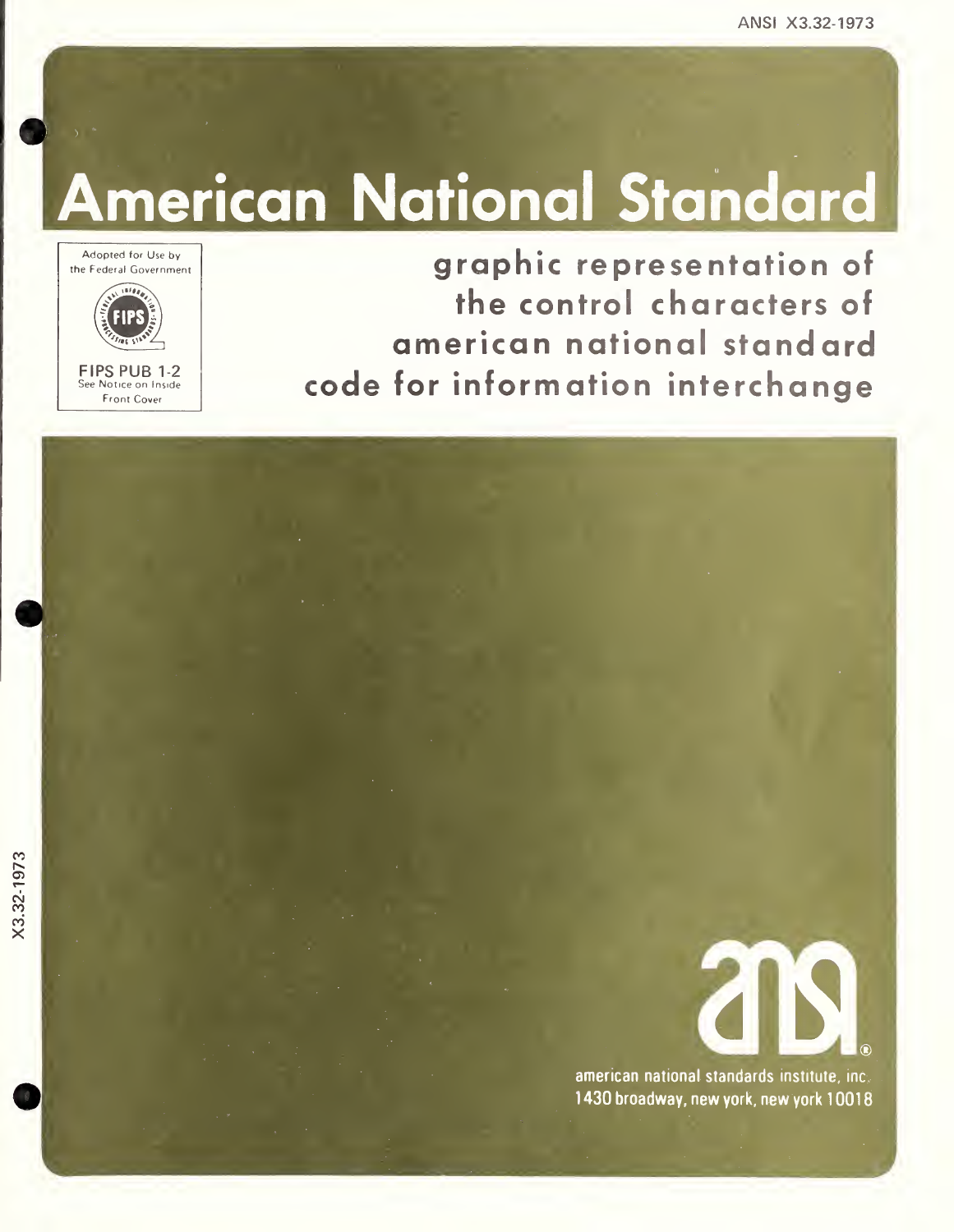This standard has been adopted for Federal Government use.

Details concerning its use within the Federal Government are contained in Federal Information Processing Standards Publication 1-2, Code for Information Interchange, Its Representations, Subsets, and Extensions. For a complete list of the publications available in the Federal Information Processing Standards Series, write to the Standards Processing Coordinator (ADP), Institute for Computer Sciences and Technology, National Bureau of Standards, Gaithersburg, MD 20899.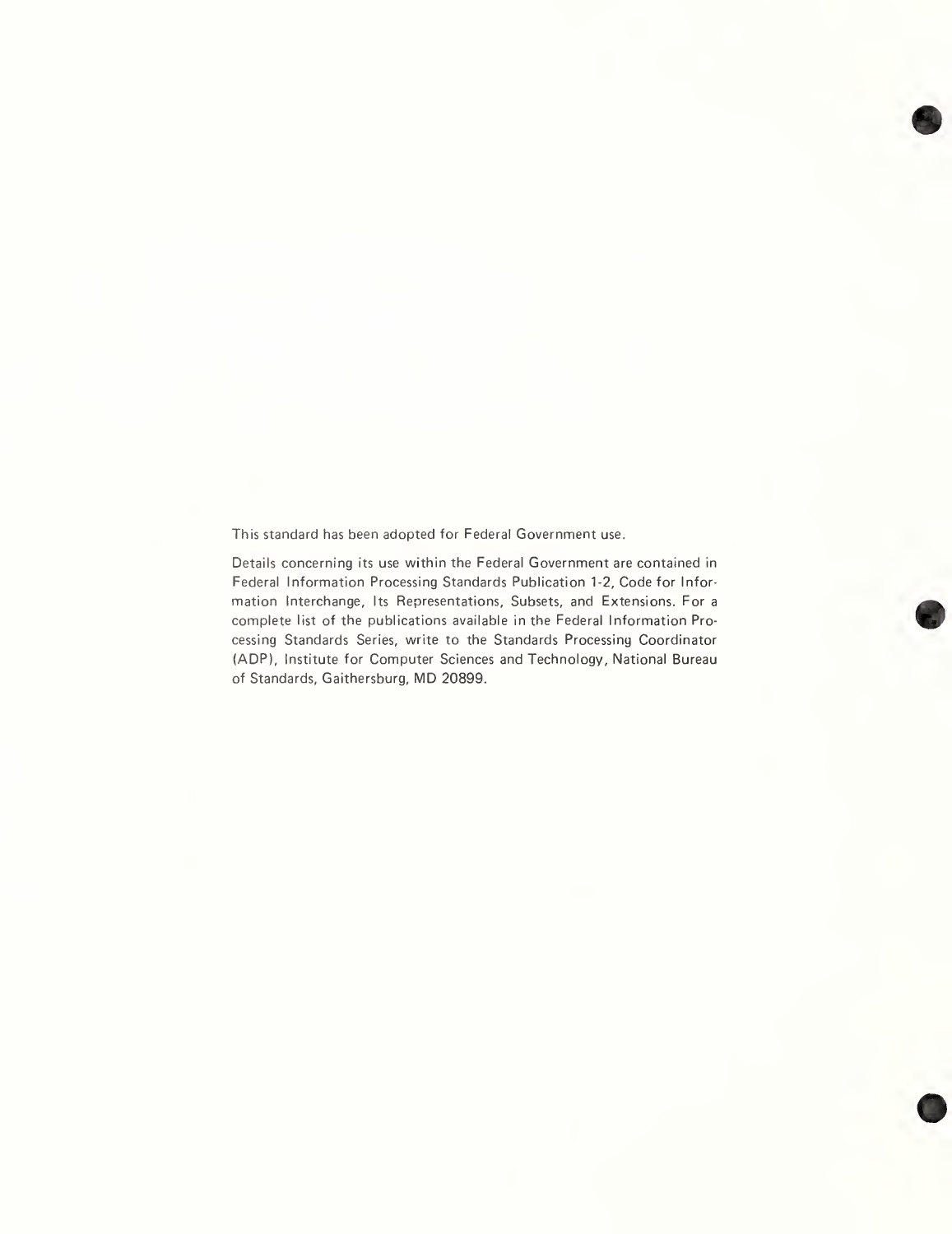ANSI® X3.32-1973

American National Standard Graphic Representation of the Control Characters of American National Standard Code for Information Interchange

Secretariat

Computer and Business Equipment Manufacturers Association

Approved July 3, 1973 American National Standards Institute, Inc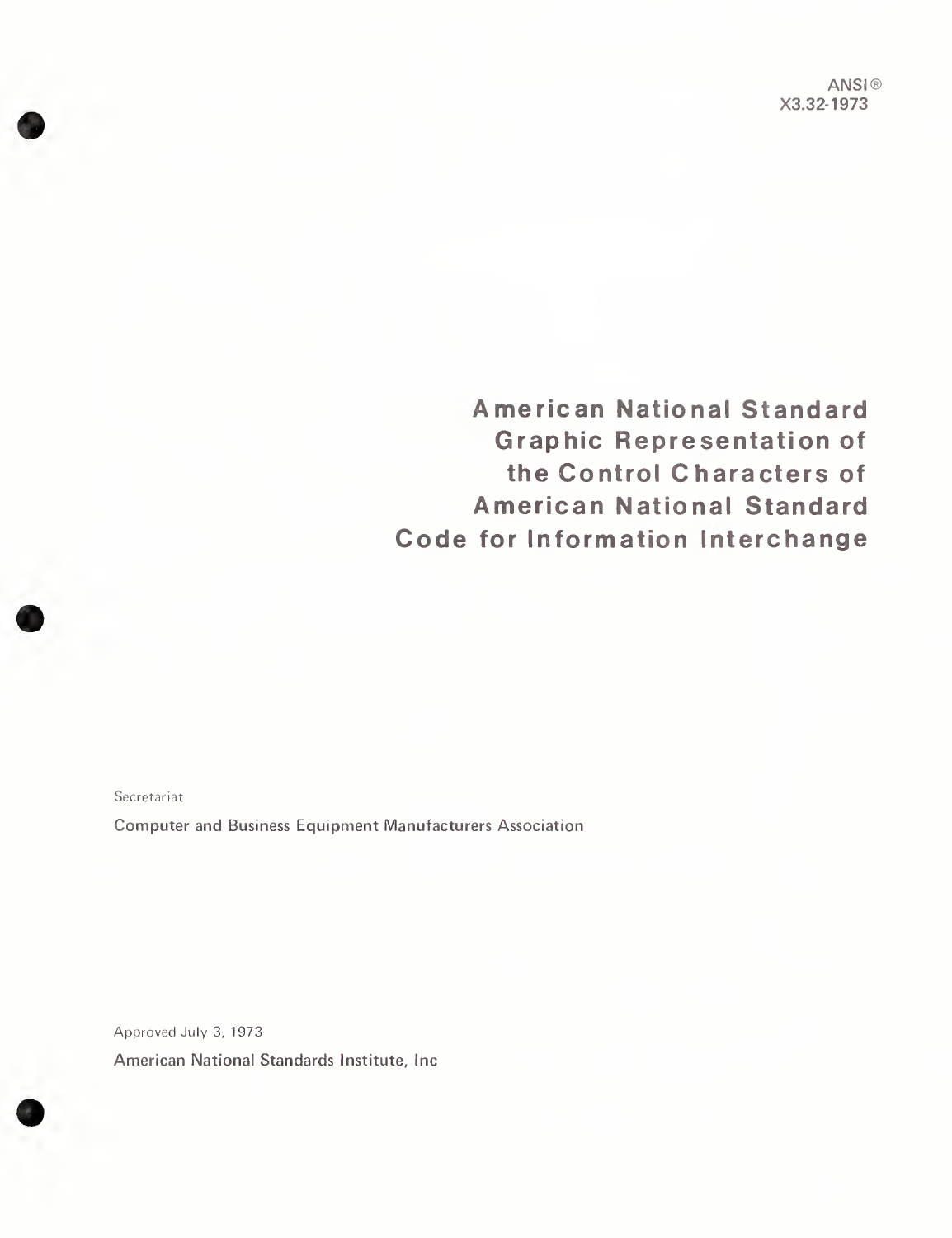## American **National** Standard

An American National Standard implies a consensus of those substantially concerned with its scope and provisions. An American National Standard is intended as a guide to aid the manufacturer, the consumer, and the general public. The existence of an American National Standard does not in any respect preclude anyone, whether he has approved the standard or not, from manufacturing, marketing, purchasing, or using products, processes, or procedures not conforming to the standard. American National Standards are subject to periodic review and users are cautioned to obtain the latest editions.

CAUTION NOTICE: This American National Standard may be revised or withdrawn at any time. The procedures of the American National Standards Institute require that action be taken to reaffirm, revise, or withdraw this standard no later than five years from the date of publication. Purchasers of American National Standards may receive current information on all standards by calling or writing the American National Standards Institute.

Published by

#### American National Standards Institute 1430 Broadway, New York, New York 10018

Copyright  $\odot$  1973 by American National Standards Institute. Inc All rights reserved.

No part of this publication may he reproduced in any form, in an electronic retrieval system or otherwise, without the prior written permission of the publisher.

Printed in the United States of America

A2½M685/5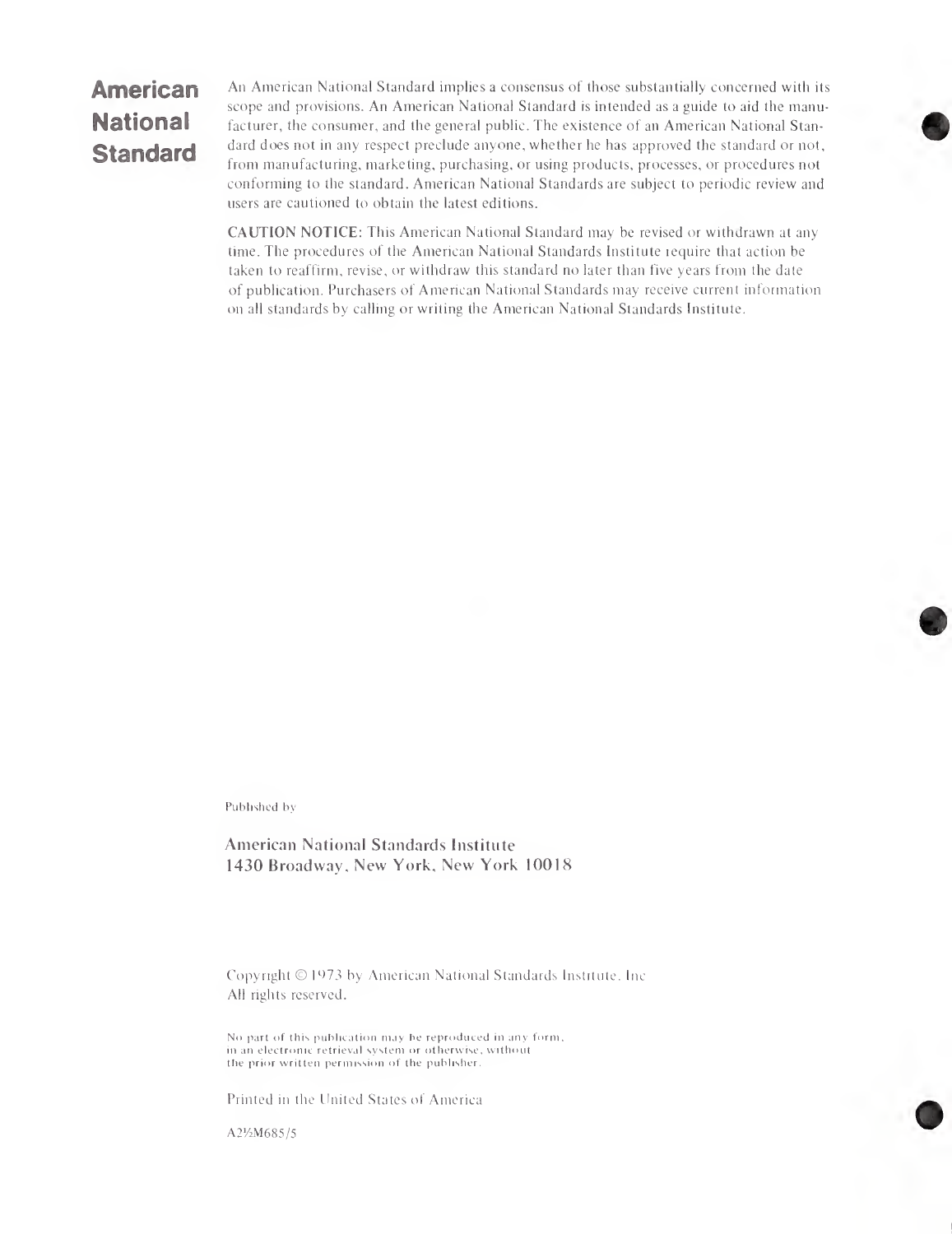Foreword (This Foreword is not a part of American National Standard Graphic Representation of the Control Characters of American National Standard Code for Information Interchange, X3.32-1973.)

> American National Standard Code for Information Interchange (ASCII) was first issued in 1963 and then published twice again with minor revisions as X3.4-1967 and X3.4-1968. Since then, it was found that in certain applications there is a need for a graphic representation of the normally nonprinting control characters. Different proposals for a pictorial representation were considered and exchanged with the European Computer Manufacturers Association (ECMA), Technical Committee 1. At the same time, the Deutscher Normenausschuss (DNA) proposed an alpha numeric abbreviation. That work was also considered in the development of the present standard.

Suggestions for improvement of this standard will be welcome. They should be sent to the American National Standards Institute, 1430 Broadway, New York, N.Y. 10018.

This standard was processed and approved for submittal to ANSI by American National Stan dards Committee on Computers and Information Processing, X3. Committee approval of the standard does not necessarily imply that all committee members voted for its approval. At the time it approved this standard, the X3 Committee had the following members:

C. A. Phillips, Chairman V. E. Henriques, Vice-Chairman Robert M. Brown, Secretary

| Organization Represented                                                                                                                                                  | Name of Representative                                                                                 |
|---------------------------------------------------------------------------------------------------------------------------------------------------------------------------|--------------------------------------------------------------------------------------------------------|
|                                                                                                                                                                           |                                                                                                        |
|                                                                                                                                                                           | D. S. Bates (Alt)<br>D. Adams (Alt)<br>P. B. Goodstat (Alt)<br>C. A. Phillips (Alt)<br>S. Simich (Alt) |
|                                                                                                                                                                           | B. A. Lipitz (Alt)                                                                                     |
|                                                                                                                                                                           | R. W. Rau (Alt)                                                                                        |
|                                                                                                                                                                           | L. Revens (Alt)<br>P. Skelly (Alt)<br>H. Thiess (Alt)                                                  |
|                                                                                                                                                                           | C. E. Cooper (Alt)                                                                                     |
|                                                                                                                                                                           | D. J. MacPherson (Alt)                                                                                 |
|                                                                                                                                                                           | J. P. Markey (Alt)                                                                                     |
|                                                                                                                                                                           | A. M. Wilson (Alt)                                                                                     |
|                                                                                                                                                                           | J. S. Smith (Alt)                                                                                      |
|                                                                                                                                                                           | J. E. Rice (Alt)                                                                                       |
|                                                                                                                                                                           | H. Seidensticker (Alt)                                                                                 |
|                                                                                                                                                                           | Eric H. Clamons (Alt)                                                                                  |
| Institute of Electrical and Electronics Engineers, Communications Society R. Gibbs<br>Institute of Electrical and Electronics Engineers, Computer Society C. W. Rosenthal | G. C. Schutz (Alt)                                                                                     |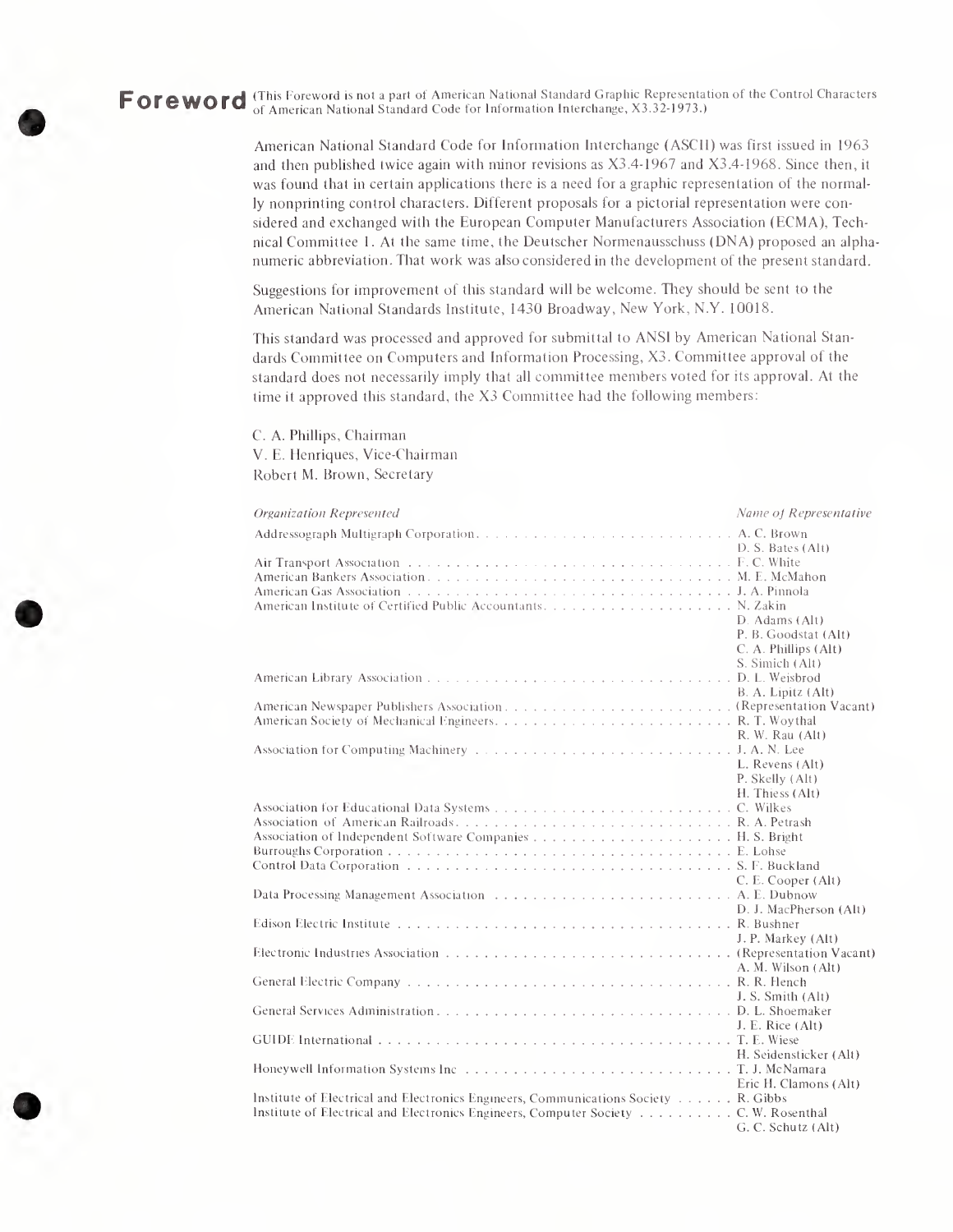| Organization Represented                              | Name of Representative                        |
|-------------------------------------------------------|-----------------------------------------------|
|                                                       |                                               |
|                                                       | W. F. McClelland (Alt)                        |
|                                                       | L. Rodgers (Alt)                              |
|                                                       | A. J. Tufts (Alt)                             |
|                                                       |                                               |
|                                                       | H. S. White, Jr (Alt)                         |
|                                                       | Thomas W. Kern (Alt)                          |
|                                                       |                                               |
|                                                       | J. Calvano (Alt)                              |
|                                                       | B. Lyman (Alt)<br>C. W. Schneider (Alt)       |
|                                                       | J. French (Alt)                               |
|                                                       | W. E. Vannah (Alt)<br>R. H. Wahlen (Alt)      |
|                                                       |                                               |
|                                                       | J. C. Nelson (Alt)                            |
| UNIVAC, Division of Sperry Rand Corporation M.W. Bass | Charles D. Card (Alt)                         |
|                                                       | W. B. Rinehuls (Alt)<br>W. B. Robertson (Alt) |
|                                                       |                                               |
|                                                       |                                               |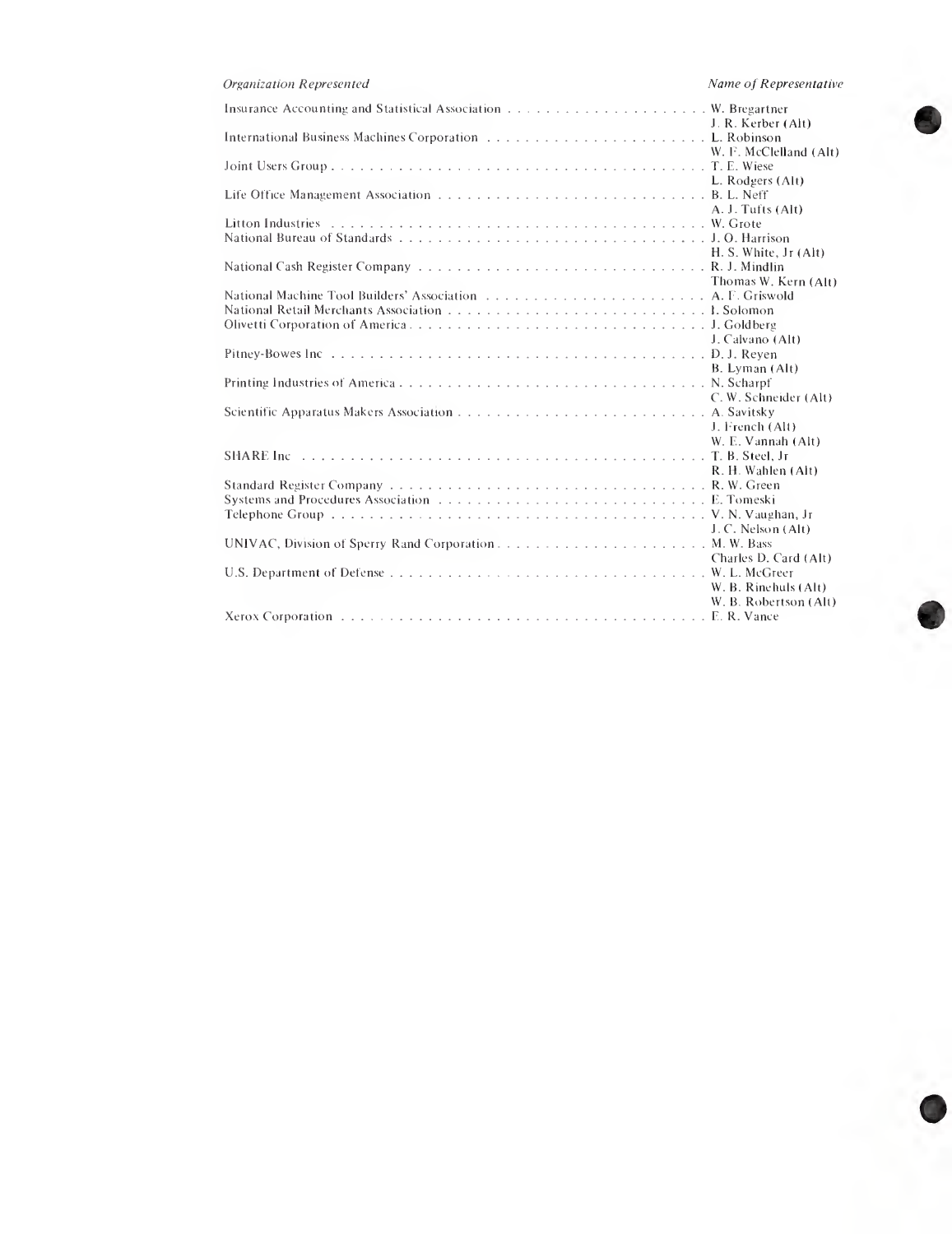Subcommittee X3-L2 on Character Codes, which developed this standard, had the following members:

Eric H. Clamons, Chairman A. H. Beaver<br>
Charles D. Card. Vice-Chairman Theodore R. Boosquet Charles D. Card, Vice-Chairman

John B. Booth Royce L. Calloway Clarence C. Chandler L. J. Clingman Blanton C. Duncan Stanley R. Erdreich T. F. Fitzsimmons S. M. Garland R. Guenther Lothar F. Haas, Jr Marjorie F. Hill Thomas O. Holtey William F. Hut H. F. Ickes William F. Keenan Thomas W. Kern John L. Little Herbert S. Meltzer Charles Navoichick Fred W. Smith Vern L. Thompson

### Contents SECTION PAGE

# 1.Scope. <sup>6</sup> 2. Application. <sup>6</sup> 3. Qualifications. <sup>6</sup> 4. Standard GraphicRepresentations. <sup>7</sup> Subcommittee X3-4.2 on Chanselet Codes, which developed this strachest, but following<br>members:<br>
First L. Channel Codes and the control of the control of the Channel Regime in the control of Channel Regime<br>
That is a contr 5.1 ControlCharacters. <sup>10</sup> 5.2 GraphicCharacter. <sup>10</sup> Appendix Font Design Considerations for the Alphanumeric Representations. <sup>10</sup> Table A1 Dot Pattern Representation.11-12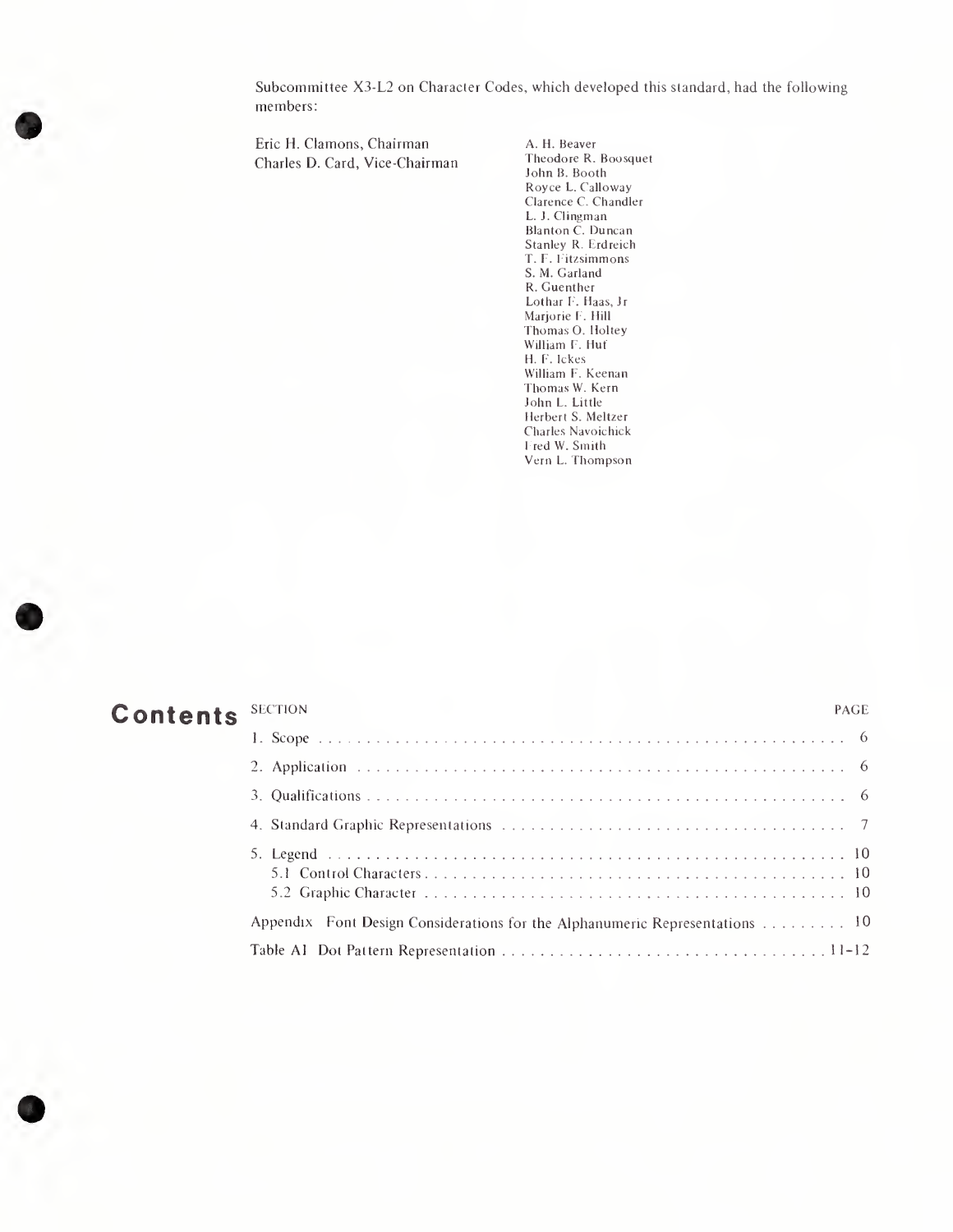# American National Standard Graphic Representation of the Control Characters of American National Standard Code for Information Interchange

#### 1. Scope

1.1 This standard provides a graphic representation of the control characters given in columns 0 and <sup>1</sup> of the Standard Code table contained in American National Standard Code for Information Interchange, X3.4-1968 (ASCII). It also provides for the normally nonprinting character SPACE (position 2/0 of the ASCII table) and for the character DELETE (position 7/15 of the ASCII table).

1.2 The standard contains two alternative sets of representations: a pictorial representation and an alphanumeric representation.

#### 2. Application

These representations are intended for use in the display of control characters on devices, where the graphic representation of these normally nonprinting characters is required. Among the devices included are paper tape

punches, diagnostic printers, and cathode-ray tube devices.

#### 3. Qualifications

3.1 There may be no need to implement all symbols.

3.2 Each pictorial or alphanumeric representation is to be considered as a single symbol. It may occupy either one or more than one position on a printed or displayed line, depending on the implementation. Pictorial and alphanumeric representation may be intermixed in a single display.

3.3 The precise font design for the symbols is not a part of the standard.

3.4 This standard does not abrogate the use of the three character abbreviations defined in ASCII for applications where they are desired.

3.5 While optical recognition of the graphic representations given in this standard may be feasible, machine readability was not an objective of the standard.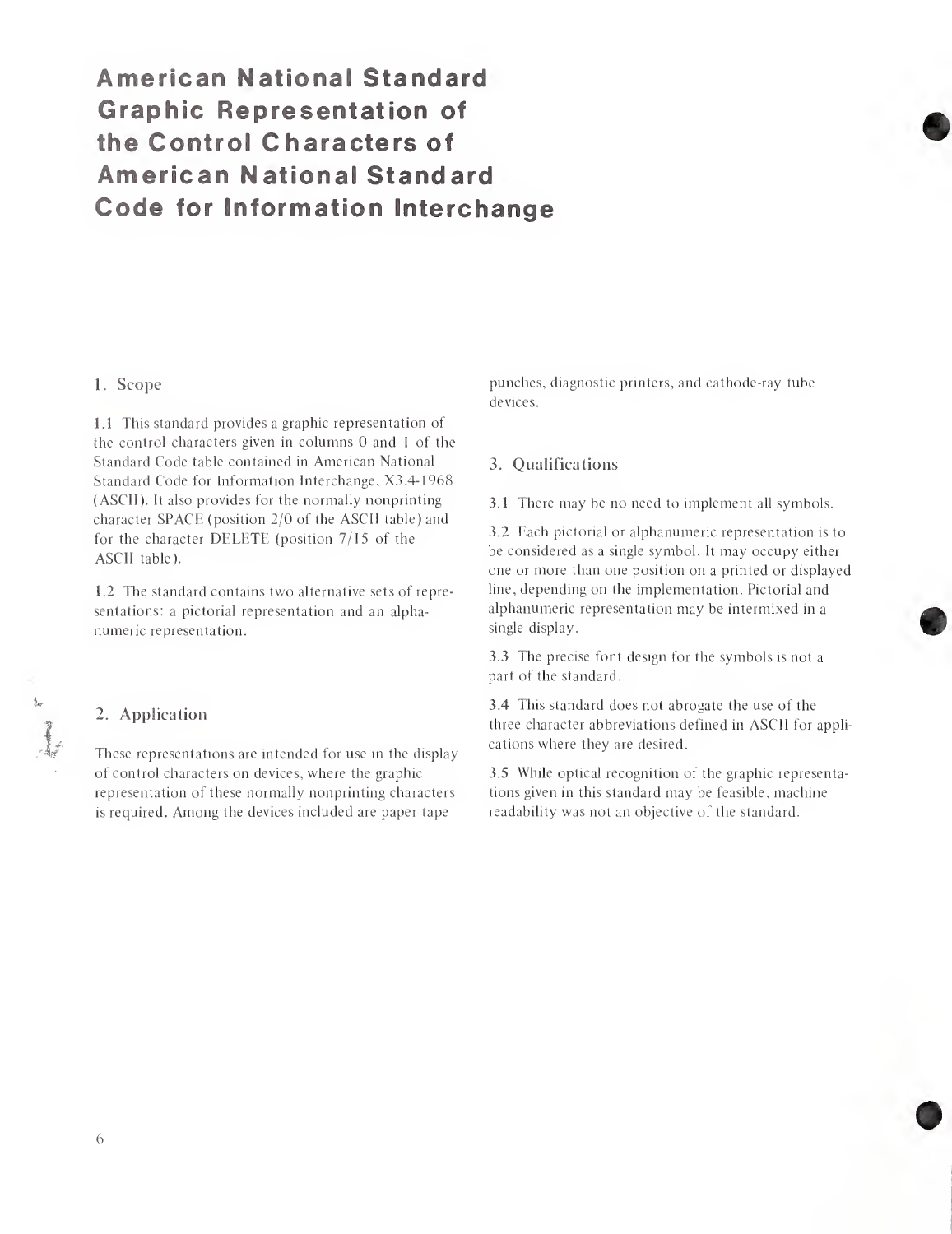#### 4. Standard Graphic Representations

| Code Position | Character  | Pictorial<br>Representation | Alphanumeric<br>Representation |
|---------------|------------|-----------------------------|--------------------------------|
| 0/0           | <b>NUL</b> |                             | <b>NU</b>                      |
| 0/1           | SOH        |                             | <b>SH</b>                      |
| $0/2\,$       | <b>STX</b> |                             | SX                             |
| 0/3           | <b>ETX</b> |                             | EX                             |
| 0/4           | <b>EOT</b> |                             | ET                             |
| 0/5           | <b>ENQ</b> |                             | E <sub>Q</sub>                 |
| 0/6           | <b>ACK</b> |                             | <b>AK</b>                      |
| 0/7           | <b>BEL</b> |                             | <b>BL</b>                      |
| $0/8\,$       | <b>BS</b>  |                             | <b>BS</b>                      |
| $0/9\,$       | HT         |                             | HT                             |
| $0/10\,$      | LF         |                             | LF                             |

NOTE: The pictorial representation of  $0/5$  is a schematic representation of  $\mathbb{R}$  which may also be used when equipment allows.

7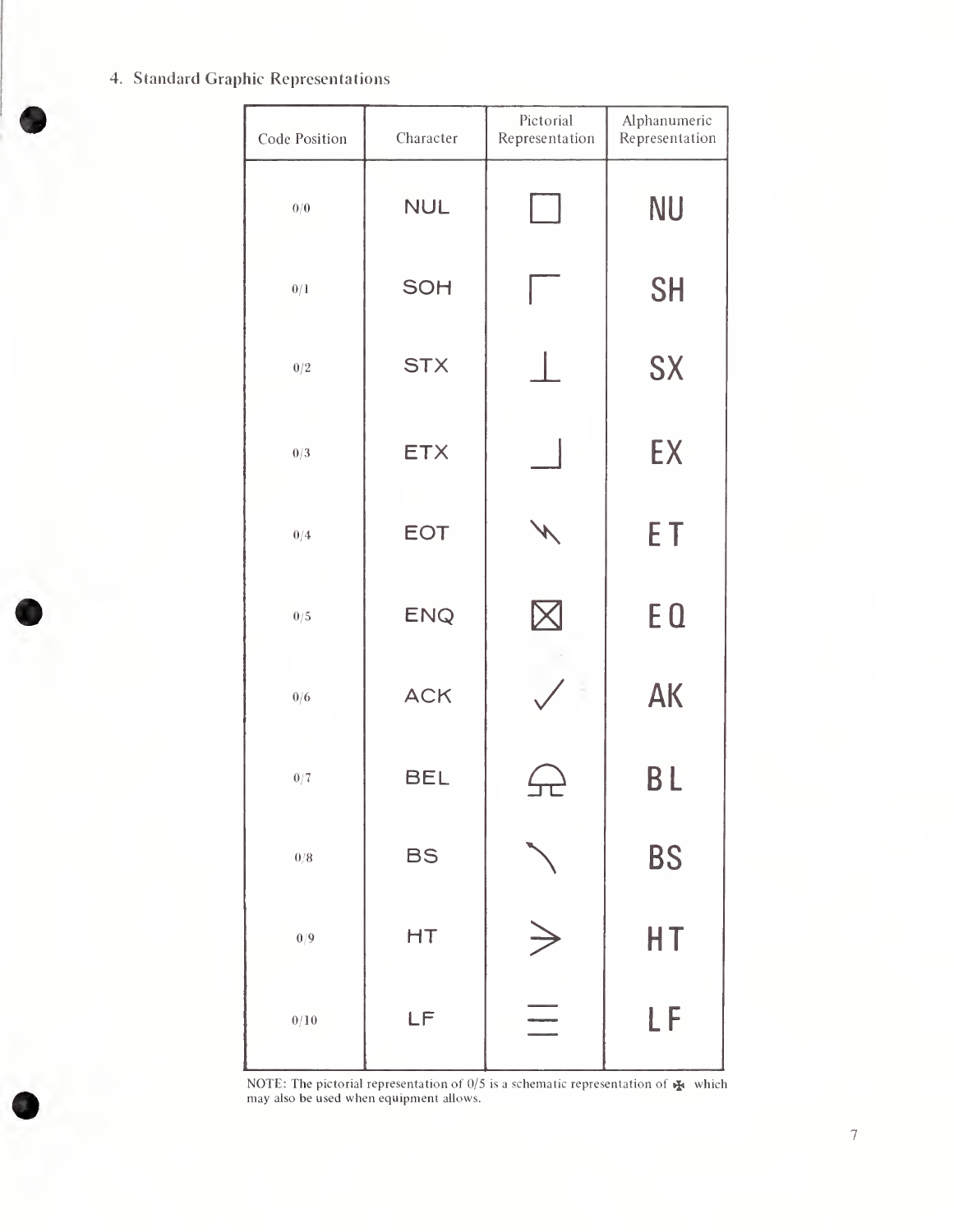#### AMERICAN NATIONAL STANDARD X3.32-1973

| Code Position | Character       | Pictorial<br>Representation | Alphanumeric<br>Representation |
|---------------|-----------------|-----------------------------|--------------------------------|
| 0/11          | VT              |                             | <b>VT</b>                      |
| 0/12          | FF              |                             | FF                             |
| 0/13          | <b>CR</b>       | $\check{\epsilon}$          | <b>CR</b>                      |
| 0/14          | SO              |                             | S <sub>O</sub>                 |
| 0/15          | SI              | $\bullet$                   | <b>SI</b>                      |
| 1/0           | DLE             |                             | DL                             |
| 1/1           | DC1             |                             | D <sub>1</sub>                 |
| 1/2           | DC <sub>2</sub> |                             | D <sub>2</sub>                 |
| 1/3           | DC <sub>3</sub> |                             | <b>D3</b>                      |
| 1/4           | DC4             |                             | D <sub>4</sub>                 |
| 1/5           | <b>NAK</b>      | $\overline{\mathscr{F}}$    | <b>NK</b>                      |
| 1/6           | <b>SYN</b>      | ΠL                          | SY                             |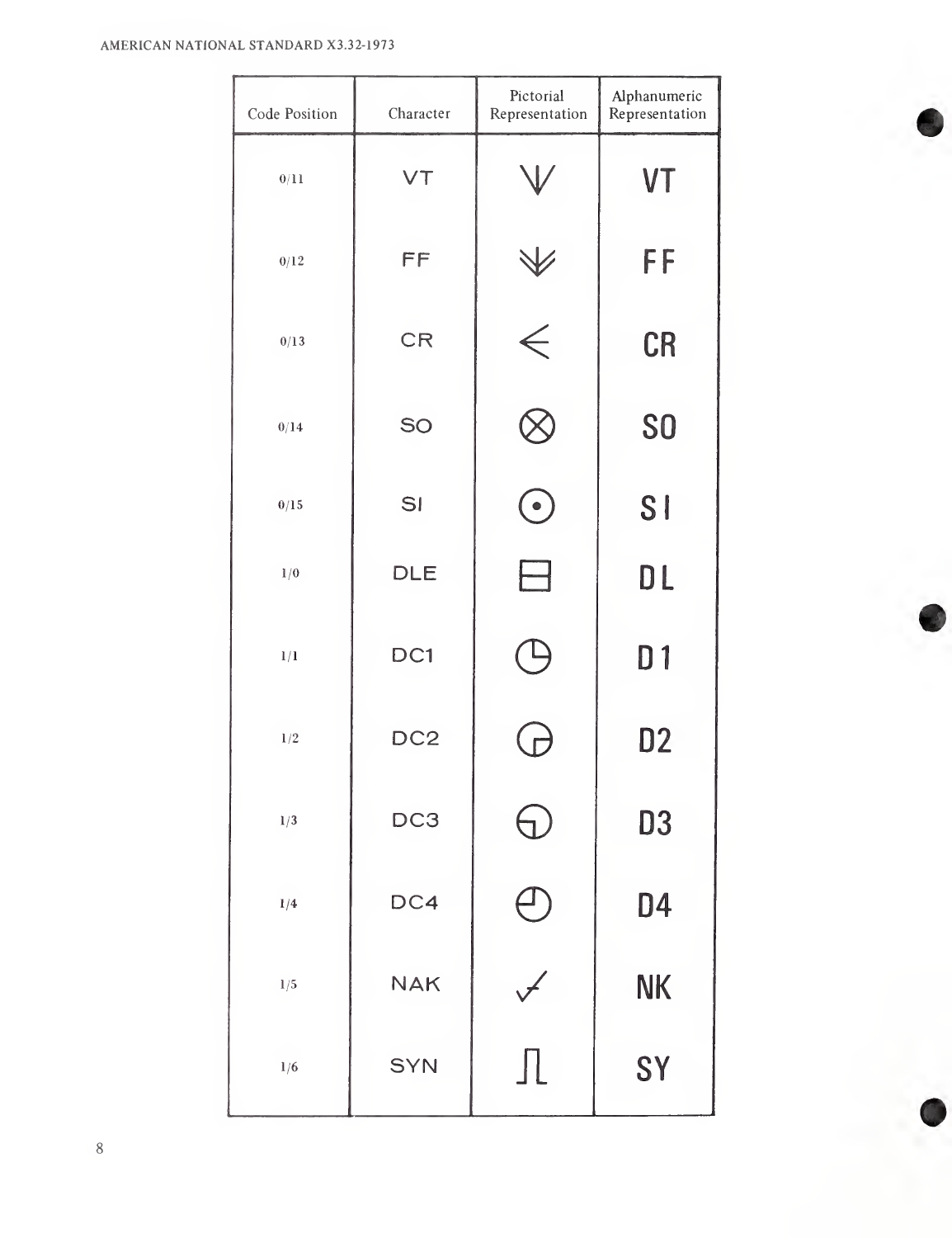| Code Position | Character  | Pictorial<br>Representation | Alphanumeric<br>Representation |
|---------------|------------|-----------------------------|--------------------------------|
| 1/7           | <b>ETB</b> |                             | EB                             |
| 1/8           | <b>CAN</b> | $\bm{\mathsf{X}}$           | CN                             |
| 1/9           | <b>EM</b>  |                             | <b>EM</b>                      |
| $1/10$        | <b>SUB</b> | $\zeta$                     | <b>SB</b>                      |
| 1/11          | <b>ESC</b> |                             | EC                             |
| 1/12          | <b>FS</b>  |                             | <b>FS</b>                      |
| $1/13$        | GS         | h.                          | GS                             |
| 1/14          | <b>RS</b>  |                             | <b>RS</b>                      |
| $1/15$        | US         |                             | <b>US</b>                      |
| 2/0           | <b>SP</b>  |                             | <b>SP</b>                      |
| 7/15          | DEL        | $^{\prime\prime\prime}$     | DT                             |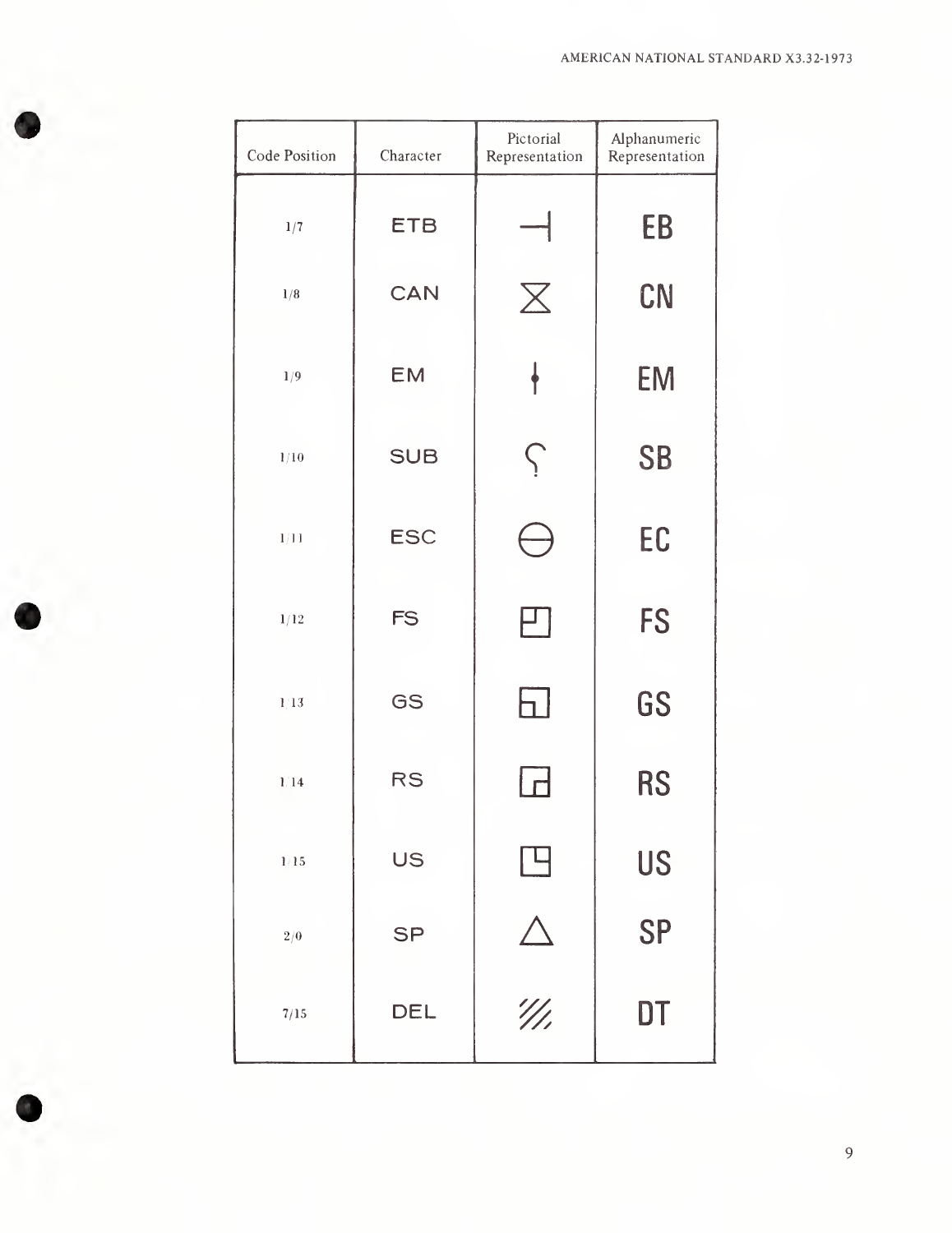#### 5. Legend

- 5.1 Control Characters
	-
	- SOH Start of Heading (CC) DC1
	- STX Start of Text (CC) Device Control 2
	- ETX End of Text (CC) DC3 Device Control 3
	- EOT End of Transmission (CC) DC4 Device Control 4 (Stop)
	-
	- ACK Acknowledge (CC) SYN Synchronous Idle (CC)
	- BEL Bell (audible or attention signal) ETB End of Transmission Block (CC)
	- BS Backspace (FE) CAN Cancel
	- HT Horizontal Tabulation (punched card skip) (FE) EM End of Medium
	- LF Line Feed (FE) SUB Substitute
	- VT Vertical Tabulation (FE) ESC Escape
	-
	- CR Carriage Return (FE) GS Group Separator (IS)
	-
	-
- 5.2 Graphic Character
	- SP Space (normally nonprinting)
- NUL Null<br>
SOH Start of Heading (CC) DE Data Link Escape (CC)<br>
DC1 Device Control 1
	-
	-
	-
	-
- ENQ Enquiry (CC) NAK Negative Acknowledge (CC)
	-
	-
	-
	-
	-
	-
- FF Form Feed (FE) FS File Separator (IS)
	-
- SO Shift Out RS Record Separator (IS)
- SI Shift In US Unit Separator (IS)
	- DEL Delete<sup>1</sup>

#### NOTE: CC — Communication Control

- FE Format Effector
- IS Information Separator

 $<sup>1</sup>$ In the strict sense, DEL is not a control character.</sup>

Appendix (This Appendix is not a part of American National Standard Graphic Representation of the Control Characters of American National Standard Code for Information Interchange, X3.32-1973, but is included for information purposes only.)

#### Font Design Considerations for the Alphanumeric Representations

#### A1. 7x9 Dot Pattern

The  $7 \times 9$  dot pattern representation given in Table Al illustrates the feasibility of implementing the standard. It can also be used as a guide for designing vectorgenerated or hard-type character representations.

#### A2.  $5 \times 7$  Dot Pattern

The  $5 \times 7$  dot pattern representation given in Table A1 illustrates the feasibility of reducing the entropy required to form the characters and still retain legibility.

#### A3. Meaning of Symbols

Symbols selected in pictorial representations are similar to some currently in use in five-level applications. They should cause no ambiguity, since their meaning can be easily derived from the context in which they are used.

#### A4. Criteria for Symbols

Symbols were chosen to be:  $(1)$  clearly printable by impact printers,  $(2)$  clearly displayable by matrix devices,  $(3)$  interpretable with no ambiguity, and  $(4)$  suggestive of the control function to be performed. Not all of these criteria were met for all symbols; however, the best possible compromise was adopted.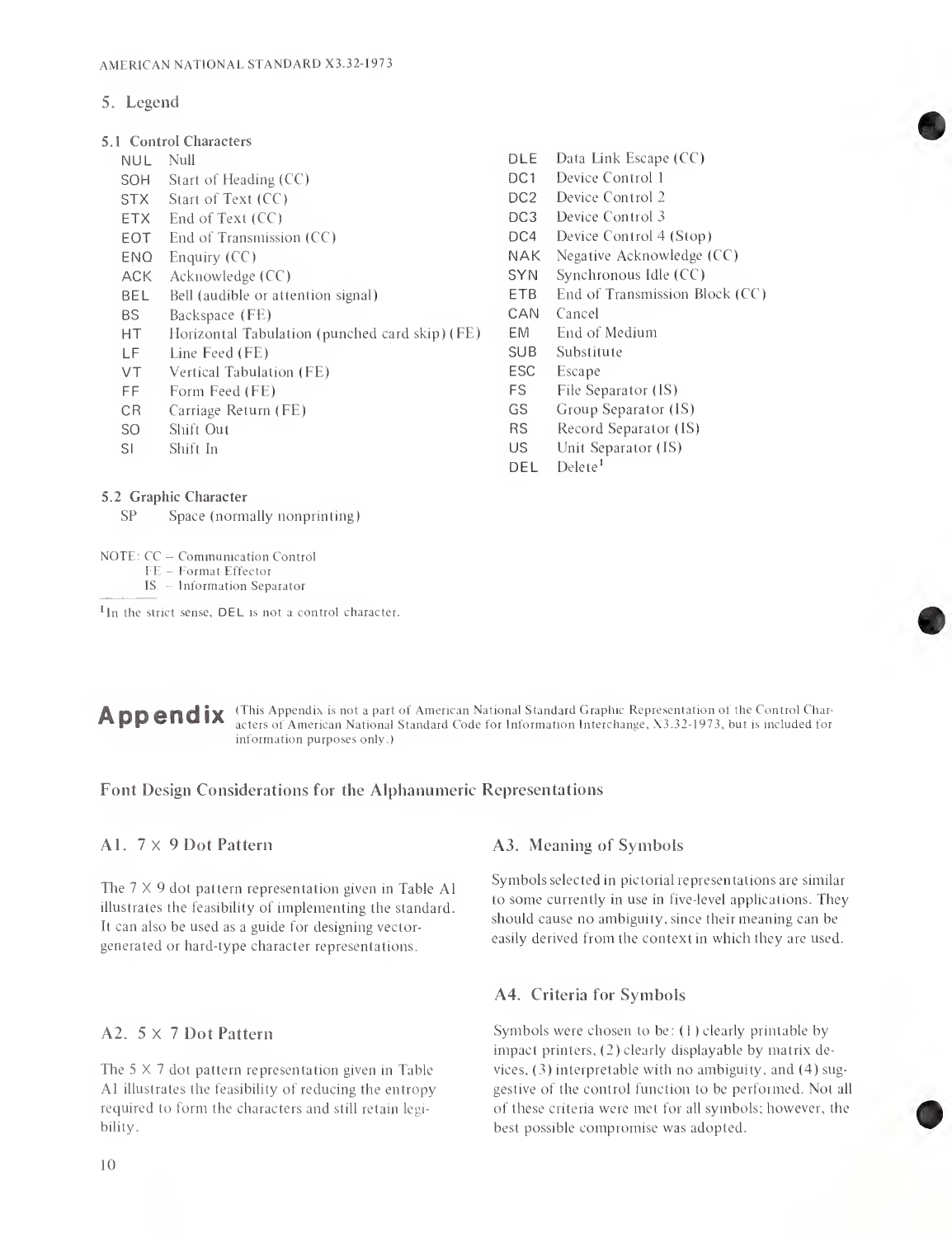Table A1 Dot Pattern Representation

| Character                    | $7 \times 9$ Matrix $\begin{array}{ c c } \hline 5 \times 7$ Matrix |                | ${\rm Character}$           | $7 \times 9$ Matrix | $5 \times 7$ Matrix      |
|------------------------------|---------------------------------------------------------------------|----------------|-----------------------------|---------------------|--------------------------|
| $\ensuremath{\mathsf{NULL}}$ |                                                                     | $\mathcal{L}$  | $DLE$                       |                     |                          |
| SOH                          |                                                                     |                | DC1                         |                     |                          |
| $\text{STX}$                 |                                                                     |                | DC <sub>2</sub>             |                     |                          |
| $\mathsf{ETX}$               |                                                                     |                | DC3                         |                     |                          |
| EOT                          |                                                                     |                | DC4                         |                     |                          |
| ENQ                          |                                                                     |                | $\ensuremath{\mathsf{NAK}}$ |                     |                          |
| ${\sf ACK}$                  |                                                                     |                | SYN                         |                     |                          |
| BEL                          | ۰<br>$\bullet$ $\bullet$                                            | ٠<br>$\bullet$ | ETB                         | ۰<br>$\bullet$      | $\bullet$ $\bullet$<br>⊊ |
| <b>BS</b>                    | $\bullet$ $\bullet$ $\bullet$                                       |                | $\mathsf{CAN}\xspace$       | $\bullet$<br>٠<br>٠ |                          |

(Continued on next page)

 $\mathbf{1}\mathbf{1}$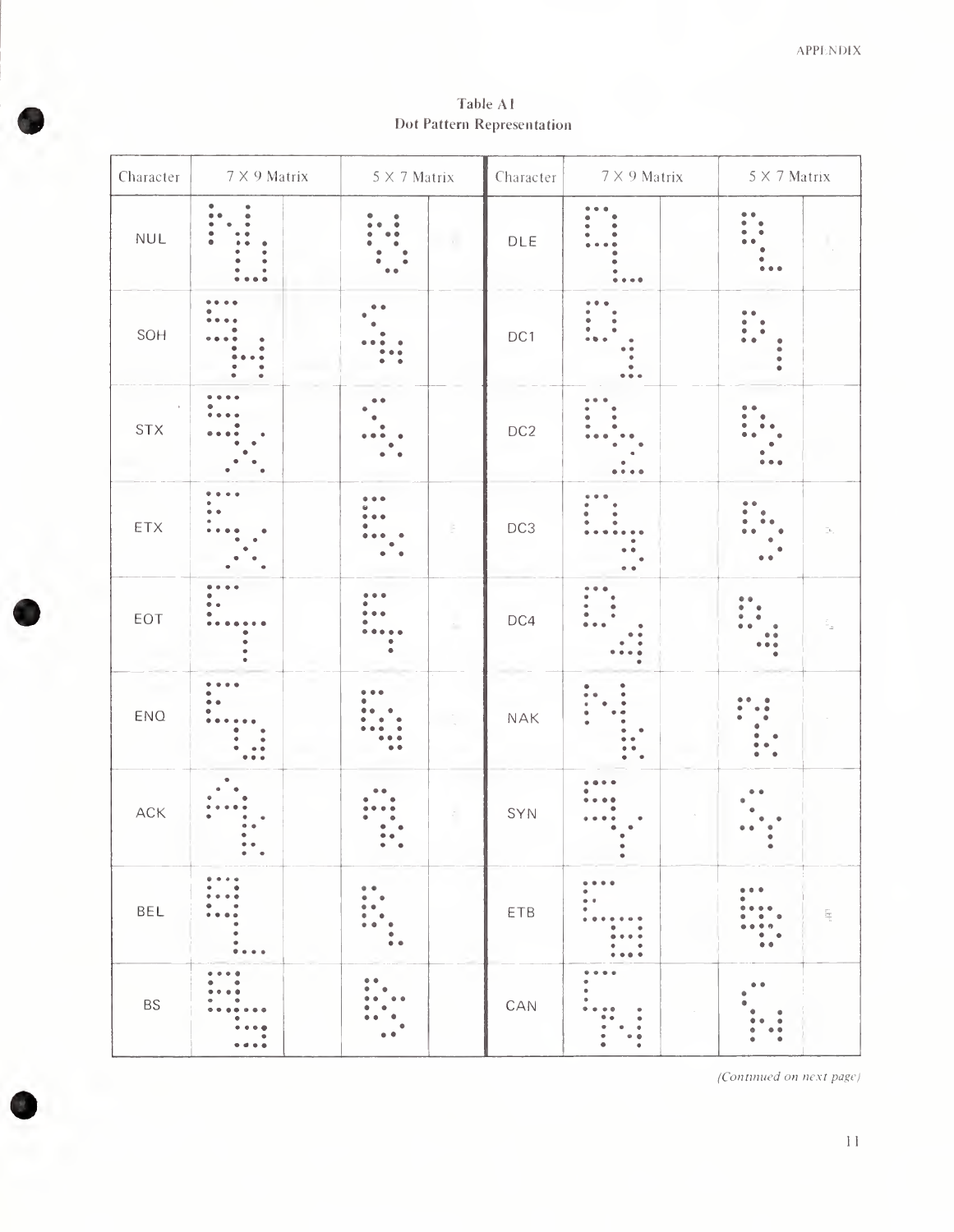|                                              |                                                                               |                                   |                                                |                                   | Table A1 - Continued           |                                                      |                               |                  |
|----------------------------------------------|-------------------------------------------------------------------------------|-----------------------------------|------------------------------------------------|-----------------------------------|--------------------------------|------------------------------------------------------|-------------------------------|------------------|
| Character                                    | $7\times$ 9 Matrix                                                            |                                   | $5\times7$ Matrix                              |                                   | $7\times9$ Matrix<br>Character |                                                      | $5\times7$ Matrix             |                  |
| $\sf{HT}$                                    | ۰<br>۰<br>$\bullet$                                                           |                                   | ۰                                              |                                   | EM                             | ė                                                    |                               |                  |
| $\mathsf{LF}% _{0}\left( \mathcal{N}\right)$ | ٠<br>٥<br>۰                                                                   |                                   | $\ddot{\phantom{0}}$                           | ţ.                                | SUB                            |                                                      |                               | Æ.               |
| $\vee\top$                                   | ۰<br>٠                                                                        |                                   |                                                |                                   | ESC                            | $\bullet$ $\bullet$                                  |                               |                  |
| $\mathsf{FF}% _{0}$                          | ٠                                                                             |                                   |                                                |                                   | $\mathop{\mathsf{FS}}$         |                                                      |                               |                  |
| $\mathbb{C}\mathbb{R}$                       |                                                                               |                                   |                                                | $\widehat{\mathbb{H}}_1$          | GS                             |                                                      |                               |                  |
| SO                                           | $\frac{1}{2}$<br>$\begin{array}{c} 0 \\ 0 \\ 0 \\ 0 \end{array}$<br>$\bullet$ |                                   | $^{\circ}$ $^{\circ}$<br>$\ddot{\bullet}$<br>۰ |                                   | RS                             |                                                      | $\bullet$<br>$\ddot{\bullet}$ |                  |
| SI                                           | 0.0<br>۰<br>۰<br>۰<br>$\bullet$                                               |                                   | $\bullet$ $\bullet$ $\bullet$                  | $\tilde{\mathbb{F}}_{\mathbb{E}}$ | US                             | $\ddot{\phantom{a}}$<br>$\pmb{\bullet}$<br>$\bullet$ | ۰<br>۰                        | $\beta_{\rm cr}$ |
| SP                                           | ٠<br>۰<br>۰<br>$\bullet$                                                      | $\tilde{\mathbb{Q}}_{\mathbb{B}}$ | ۰                                              | $\mathcal{Z}$                     | DEL                            | ¢<br>$\bullet$<br>$\bullet$                          | $\bullet$                     |                  |
| $\mathsf{NL}$                                | ۰<br>۰<br>$\ddot{\phantom{0}}$                                                | ħ.                                | ٠<br>۰                                         |                                   |                                |                                                      |                               |                  |

Table A1 — Continued

NOTE: NL is the abbreviation for New Line, which is defined in ASCII as an alternate definition to the code for Line heed (LF). Its graphic representation in this table is for information only.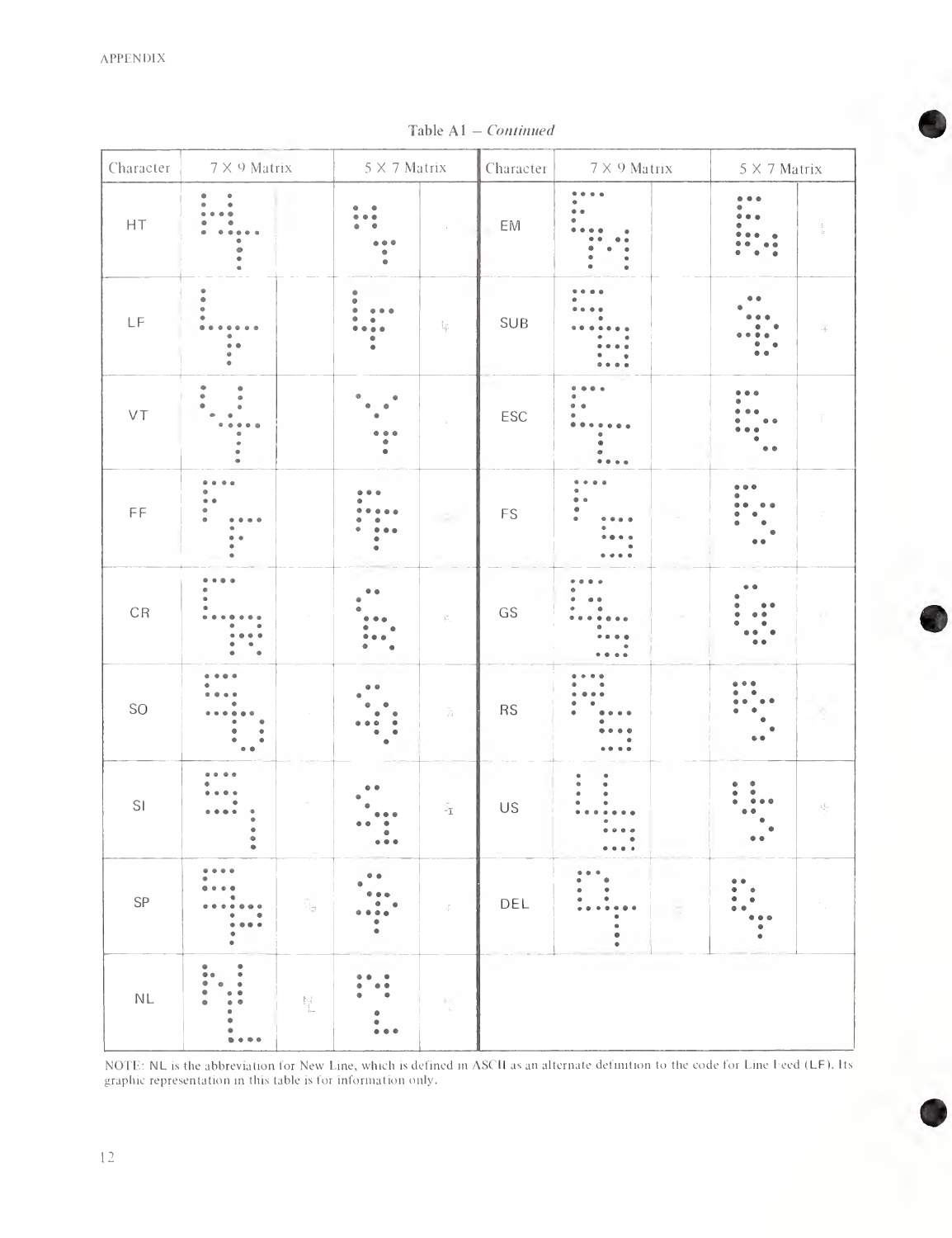X3.115-1984 Unformatted 80 Megabyte Trident Pack for Use at 370 tpi and 6000 bpi (General, Physical, and Magnetic Characteristics )

X3.117-1984 Printable/lmage Areas for Text and Facsimile Com munication Equipment

X3.118-1984 Financial Services — Personal Identification Number PIN Pad

X3.119-1984 Contact Start/Stop Storage Disk, 158361 Flux Transitions per Track, 8.268 Inch (210 mm) Outer Diameter and 3.937 inch (100 mm) Inner Diameter

X3.120-1984 Contact Start/Stop Storage Disk

X3.121-1985 Two-Sided, Double-Density, Unformatted 5.25-mch (1 30-mm), 48-tpi (1,9-tpmm). Flexible Disk Cartridge for 7958 bpr Use

XII.1-1977 Programming Language MUMPS IEEE 416-1978 Abbreviated Test Language for All Systems (ATLAS)

IEEE 716-1982 Standard C/ATLAS Language

IEEE 717-1982 Standard C/ATLAS Syntax

IEEE 770X3.97-1983 Programming Language PASCAL

IEEE 771-1980 Guide to the Use of ATLAS

MIL-STD-1815A-1983 Reference Manual for the Ada Programming Language

X3/TRI-82 Dictionary for Information Processing Systems (Technical Report)